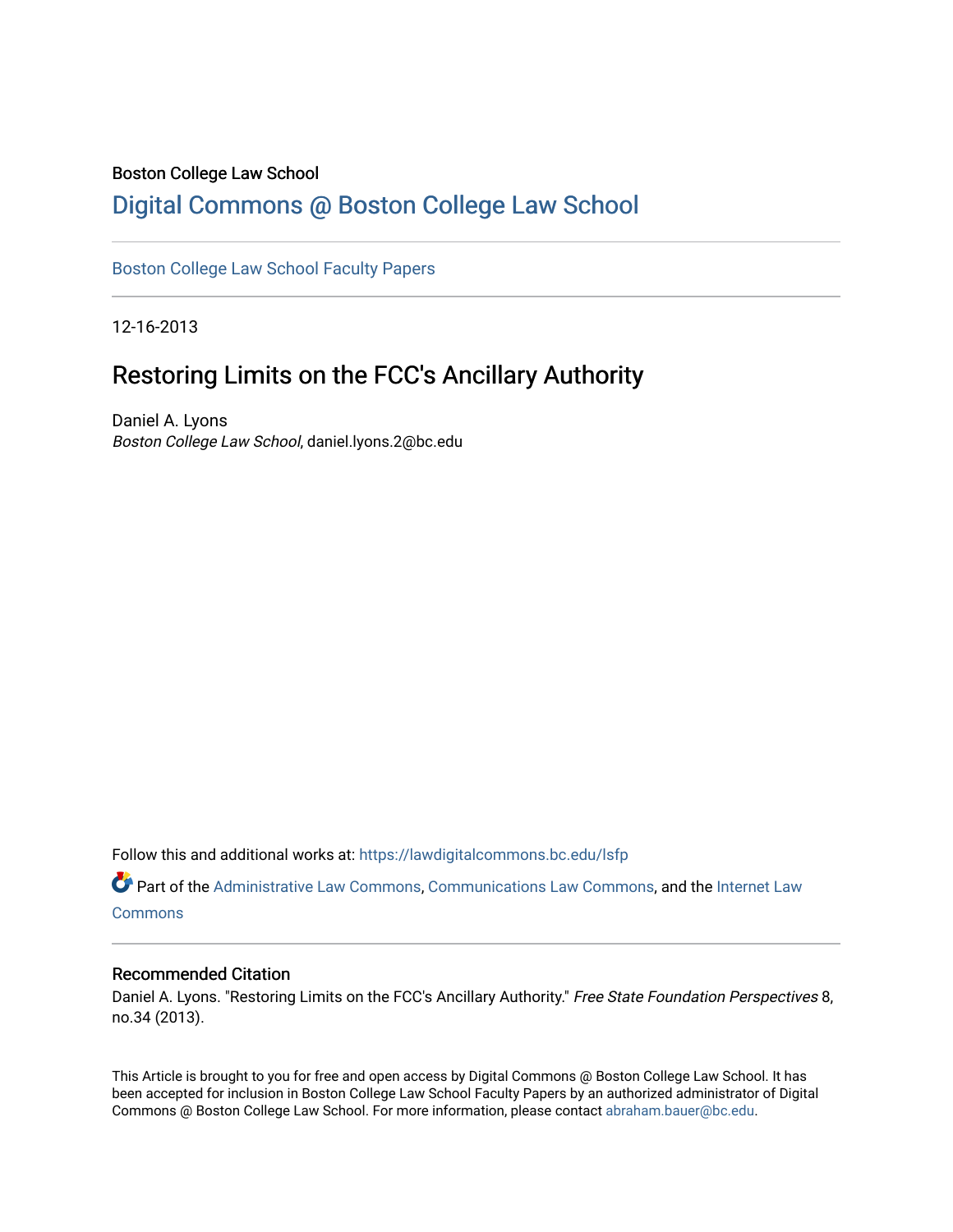

# *Perspectives from FSF Scholars December 16, 2013 Vol. 8, No. 34*

## **Restoring Limits on the FCC's Ancillary Authority**

**by**

**Daniel A. Lyons \***

Verizon's pending appeal of the Federal Communications Commission's net neutrality order presents one of the most significant legal questions in modern telecommunications policy: whether, and to what extent, the Commission can regulate Internet activity. New Commission Chairman Tom Wheeler has stated clearly that "regulating the Internet is a non-starter."<sup>1</sup> But the Commission's actions over the last several years belie that notion. Since 2007, the Commission has enacted binding regulations on a wide range of actors within the Internet ecosystem, including Internet service providers,<sup>2</sup> Voice-over-Internet-Protocol (VoIP) applications,<sup>3</sup> Overthe-Top text message services,<sup>4</sup> and Internet-based providers of Telecommunications Relay Services.<sup>5</sup> The Commission enacted each of these rules pursuant to a theory of jurisdiction that, at times, has seemed virtually limitless in its reach over any communication by wire or radio.

Whether the agency will successfully defend its net neutrality rules will turn largely upon its ability to defend this jurisdictional theory, known as Title I ancillary authority. At first glance, one might think the agency's chances are good: the United States Supreme Court has long recognized that Title I allows the Commission to oversee at least some communications beyond the broadcasters and telephone companies that lay at its historical regulatory core. Title I acts as the rough agency equivalent of the Constitution's "necessary and proper" clause, permitting the Commission to regulate other communications by wire or radio if such regulation is "necessary to ensure the achievement of the Commission's statutory responsibilities.<sup>"6</sup>

> **The Free State Foundation P.O. Box 60680, Potomac, MD 20859 info@freestatefoundation.org www.freestatefoundation.org**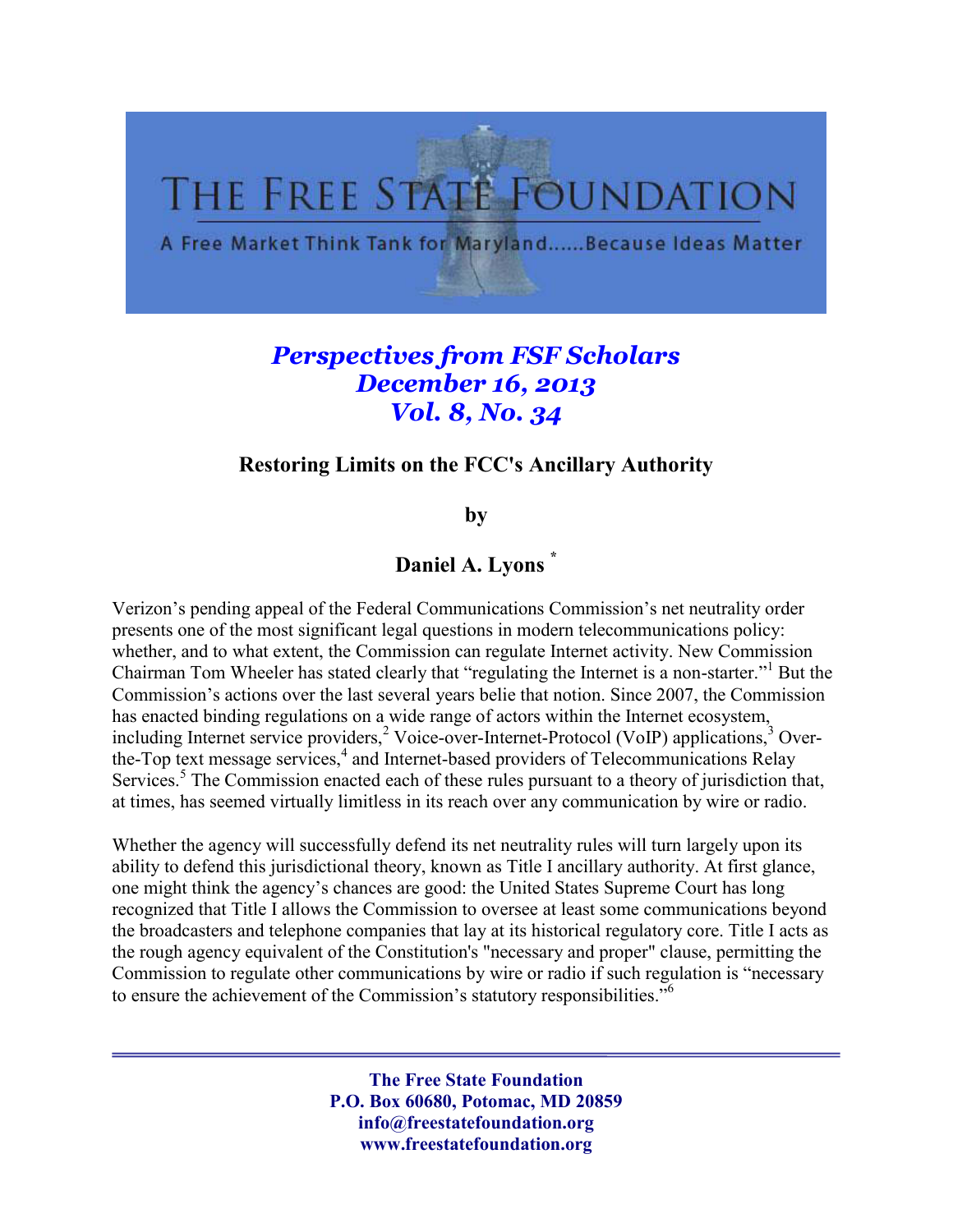But the legal arguments over net neutrality show that the Commission's recent reliance on Title I is both quantitatively and qualitatively unmoored from its historical origins. The Commission has invoked its ancillary authority roughly as often in the past six years as it did in the preceding seventy-three years combined. And it has increasingly done so not to perfect its statutory obligations over twentieth century broadcasting, cable, and telephone networks, but to create new obligations on twenty-first century IP networks.

In an apparent attempt to remain relevant in light of technological change, the Commission seeks to transform itself from an agency that carries out a congressional mandate to one that creates common-law-like regulation of the Internet. But the Commission's ancillary authority cannot support such lofty aspirations. The statute, prior case law, and basic rule of law principles require that any claimed authority be subject to principled constraints.

## **The Origins of Title I Ancillary Authority**

Admittedly, some agencies have wide-ranging authority to regulate broad swaths of the economy in common law-like fashion. The Federal Trade Commission, for example, has been charged by Congress generally to prohibit "unfair methods of competition" and "unfair or deceptive acts or practices in or affecting commerce."<sup>7</sup> Courts have interpreted this language to authorize the agency to develop and enforce America's competition law by regulating anticompetitive conduct by companies throughout the economy, subject to judicial review.

But the Federal Communications Commission does not have such a broad, free-ranging statutory mandate. The Communications Act of 1934, as amended, has three substantive titles: Title II, governing common carriers of interstate telecommunications; Title III, regulating broadcasters and other spectrum licensees; and Title VI, covering cable television networks. Each title contains a lengthy statutory scheme by which Congress has established the laws governing the communications network in question. In each title, the Commission's rulemaking authority is tethered to its statutory mandate. Title II, for example, provides that the Commission "may prescribe such rules and regulations as may be necessary in the public interest *to carry out the provisions of this chapter*.<sup>38</sup> Title III allows the agency to issue licenses in the public interest and "make such rules and regulations and prescribe such restrictions and conditions, not inconsistent with law, as may be necessary to *carry out the provisions of this chapter*."<sup>9</sup> And while Title VI does not contain a parallel grant of rulemaking authority, it makes clear that the Commission "may not impose requirements regarding the provision or content of cable services, *except as*  expressly provided in this subchapter."<sup>10</sup> Thus each title ties the agency's rulemaking authority, in some way, specifically to the goal of carrying out Congress's mandate.

The potential ambiguity comes in Title I, which contains an additional general grant of rulemaking authority. Section 4(i) of the Act provides that the agency may "perform any and all acts, make such rules and regulations, and issue such orders, not inconsistent with this chapter, as may be necessary in the execution of its functions."<sup>11</sup> This seemingly sweeping grant of authority is nestled amidst a series of provisions about the general administrative structure of the Commission – wedged between a clause establishing the agency's official seal and a discussion of conduct at agency proceedings.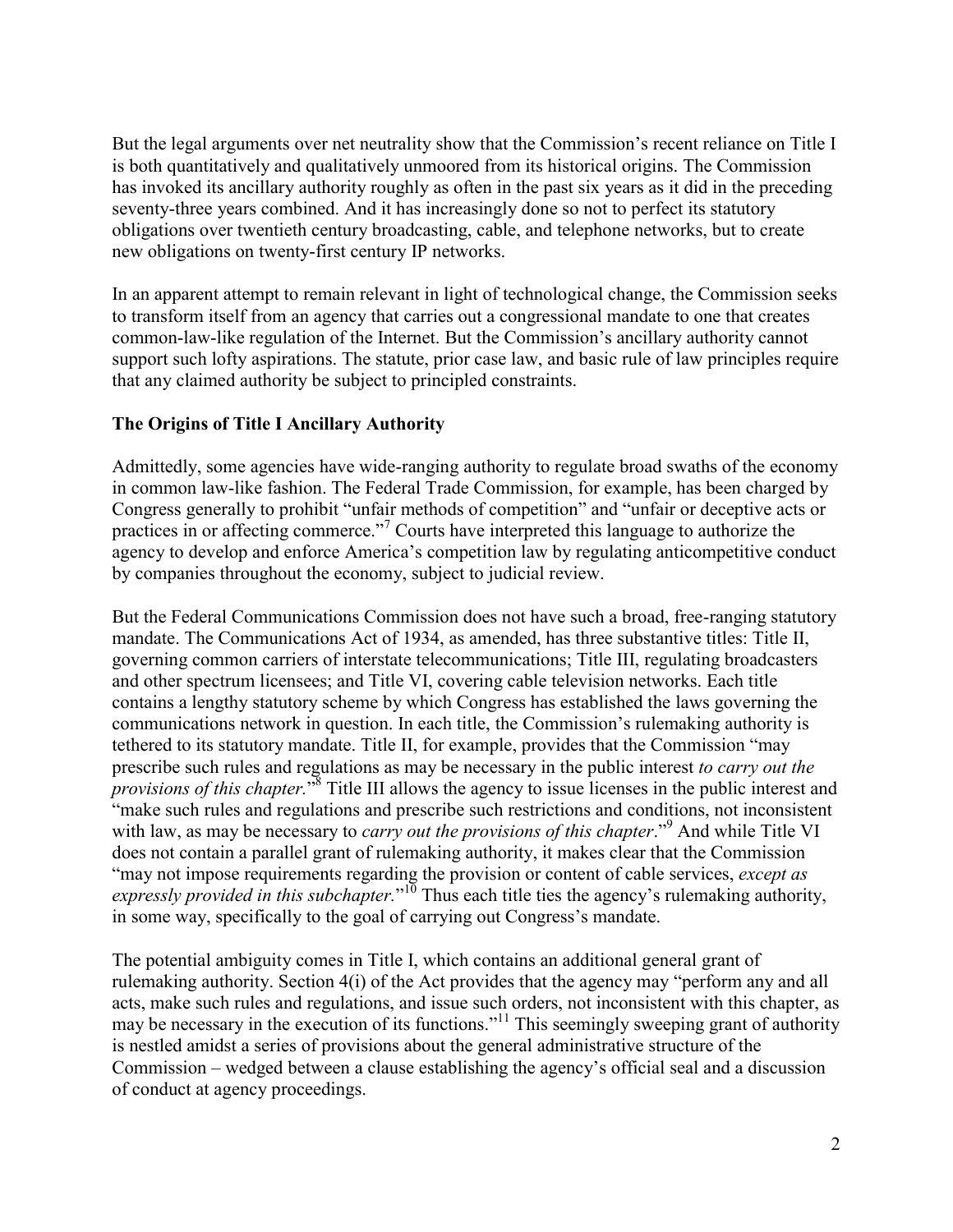In a seminal Harvard Law Review article about grants of rulemaking authority to agencies, Thomas Merrill and Kathryn Tongue Watts argue that this clause was originally intended to grant the agency only "procedural rulemaking powers," not a general power to make legislative rules.<sup>12</sup> In addition to its placement in the statute, Merrill and Watts note that the Communications Act was based upon the Interstate Commerce Act of 1887. The analogue to Section  $4(i)$  in the ICA, Section 17, granted only procedural powers, not legislative powers.<sup>13</sup> Moreover, they note that Section 4(i) was part of the original draft bill and was neither amended during debate nor even mentioned in any of the Committee reports on the Communications Act. "It is most unlikely," they surmise, "that this provision would have been entirely uncontroversial if it had been understood as conferring general legislative rulemaking authority on the FCC."<sup>14</sup>

The Supreme Court initially took a far more expansive reading. In *United States v. Southwestern*  Cable Co.,<sup>15</sup> several cable companies challenged a Commission regulation limiting the importation of out-of-market broadcast signals.<sup>16</sup> At the time, the Commission had direct regulatory authority only over Title II common carriers and Title III broadcasters. Cable programmers, which were primarily retransmitters of broadcast signals, fell under neither title. But the Court explained that Congress "gave the Commission 'a comprehensive mandate,' with 'not niggardly but expansive powers.'"<sup>17</sup> Section 2(a) provides that the Act "shall apply to all interstate and foreign communication by wire or radio," not just broadcasters and telephone companies. And the Commission argued that its regulation was necessary to prevent cable companies from interfering with the agency's statutory efforts to promote local broadcasting and mitigate interference among broadcasters. Given this direct statutory mandate, the Court concluded that the Commission could restrict cable retransmission of broadcast content even if cable providers fit under neither of the Act's two substantive provisions.<sup>18</sup>

But subsequent cases limited the scope of this "ancillary authority." In *Midwest Video I*, a fractured Court narrowly upheld a rule requiring that cable retransmitters of broadcast content also facilitate locally produced non-broadcast content.<sup>19</sup> The plurality explained that under *Southwestern Cable,* the Commission's general authority extended only to rules that are "reasonably ancillary to the effective performance of its various responsibilities."<sup>20</sup> In this case, the local origination rule assured that when retransmitting broadcast content, cable companies further the Commission's objective of "providing suitably diversified programming." The plurality explained that the rule was similar to regulations governing technological quality of retransmitted broadcast signals – except that it was focused on quality of content rather than quality of the picture and audio received by the viewer. $^{21}$ 

As James Speta, a fellow Member of the Free State Foundation Board of Academic Advisors, has noted,<sup>22</sup> Chief Justice Burger's concurrence in the judgment is even more limited. Burger noted that the case "presents questions of extraordinary difficulty" and that "the Commission's position strains the outer limits of even the open-ended and pervasive jurisdiction" implicated by Southwestern Cable.<sup>23</sup> Ultimately, Burger upheld the local origination rule because "[t]hose who exploit the existing broadcast signals for private commercial [gain]…are not exactly strangers to the stream of broadcasting…. [W]hen they interrupt the signal and put it to their own use for profit, they take on burdens, one of which is regulation by the Commission."<sup>24</sup> Professor Speta explains that Burger's theory "is much narrower than the plurality's; it essentially says that the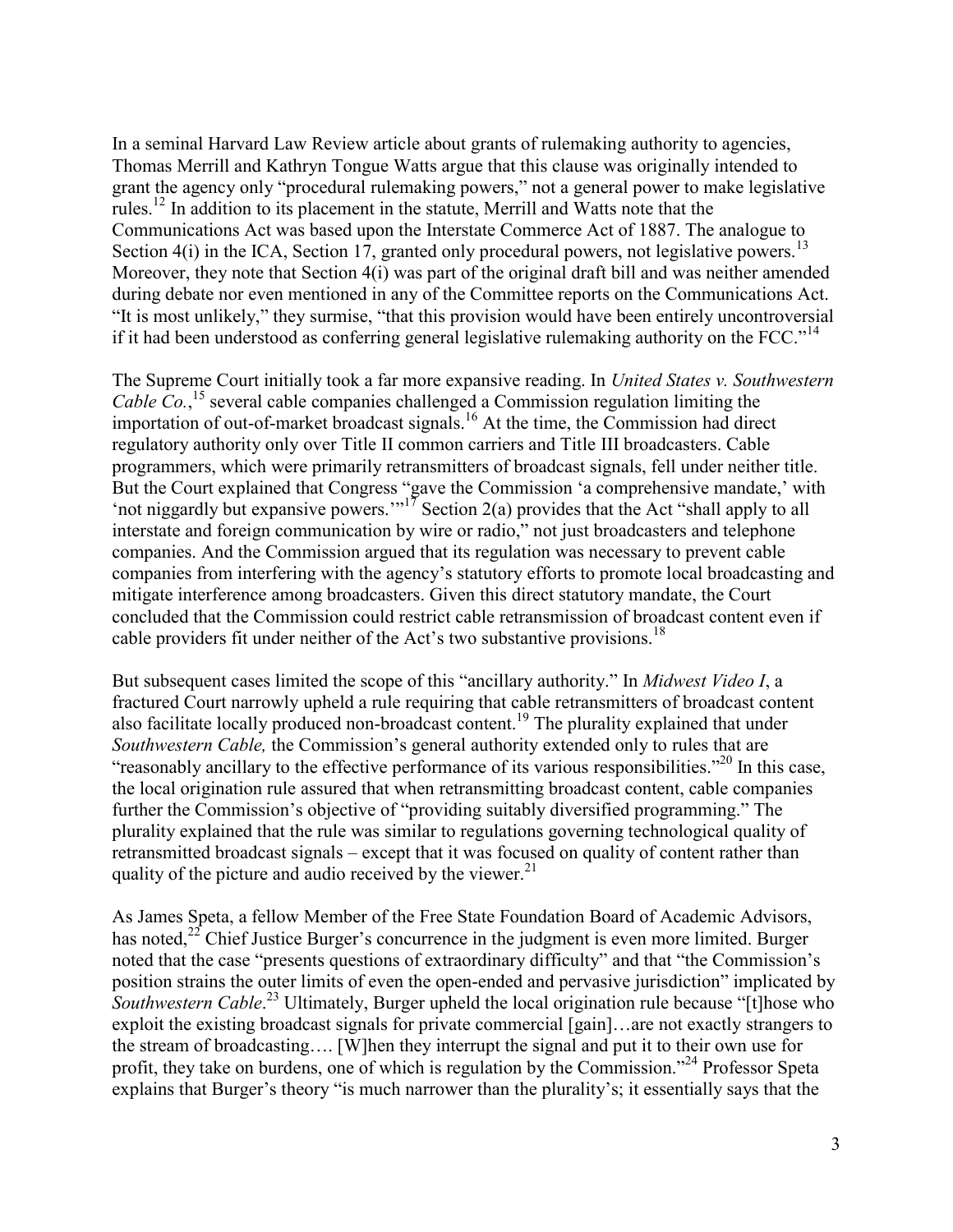FCC could forbid the carriage of broadcast signals on cable (a seemingly uncontroversial proposition) and, as such, it can also impose conditions."<sup>25</sup> And because Burger's vote was necessary to secure a majority, its narrower reading should control the scope of the agency's Title I authority.

The Court enforced these limits in *Midwest Video II*. <sup>26</sup> This case involved Commission rules requiring cable companies to carry specific channels for public, educational, government, and leased access programming. The Court ruled it was insufficient that the Commission found these rules were "reasonably related" to the agency's "statutory objectives."<sup>27</sup> Rather, the Commission's authority to regulate cable was "delimited by its statutory responsibilities over television broadcasting."<sup>28</sup> Although the agency's objective – promoting localism and diversity – a were similar to those in *Midwest Video I*, its methodology – treating cable companies as common carriers of local content – contravened the Act's provisions that protect the "journalistic freedom of persons engaged in broadcasting." Because the Act expressly prohibits the Commission from subjecting broadcasters to common carriage obligations, the Commission cannot foist such obligations on cable companies in the interests of promoting its broadcast obligations. Such regulations, held the court, went beyond the Commission's "circumscribed range of power" under Title I and must instead "come specifically from Congress."<sup>29</sup>

This cable trilogy emphasizes that the Commission's Title I authority must be related to a direct statutory mandate, although the cases do not clearly articulate how close a fit is required. Professor Speta reads the cases to suggest that Title I can only extend to communications networks that are "providing or carrying a service regulated by the Communications Act."<sup>30</sup> This reading would accord with the facts of the cable trilogy: *Southwestern Cable* and *Midwest Video I* both involved cable systems that carried regulated broadcast signals, a fact that was key to Justice Burger's concurrence, while *Midwest Video II* involved direct cable regulation independent of broadcast transport.

At the other pole, one might read the cable trilogy broadly to suggest that Title I extends to any communication by wire or radio whose effect is not inconsistent with the Act. One may glean such a rule from the holding in *Midwest Video II*, which invalidated cable common carriage because it conflicted with the Act's policy against abrogating broadcasters' editorial control. But this "all that is not prohibited is permissible" interpretation ignores the Court's repeated admonition that "the Commission was not delegated unrestrained authority" and that any such exercise must further a statutory objective. "[W]ithout reference to the provisions of the Act directly governing broadcasting," the *Midwest Video II* Court explained, "the Commission's jurisdiction under Section 2(a) would be unbounded."

Perhaps the best interpretation flows from the Act itself. First, Title I authority can only be used to reach entities engaged in "interstate communication by wire or radio." This observation should be relatively uncontroversial, although on occasion courts have had to remind the Commission of this limit.<sup>31</sup> Second, the Commission should only regulate these entities if it can show that the regulation in question is "*necessary* to ensure the achievement of the Commission's statutory responsibilities."<sup>32</sup> Midwest Video II emphasized this language, which is taken directly from, and therefore cabins, Section 4(i)'s general rulemaking power.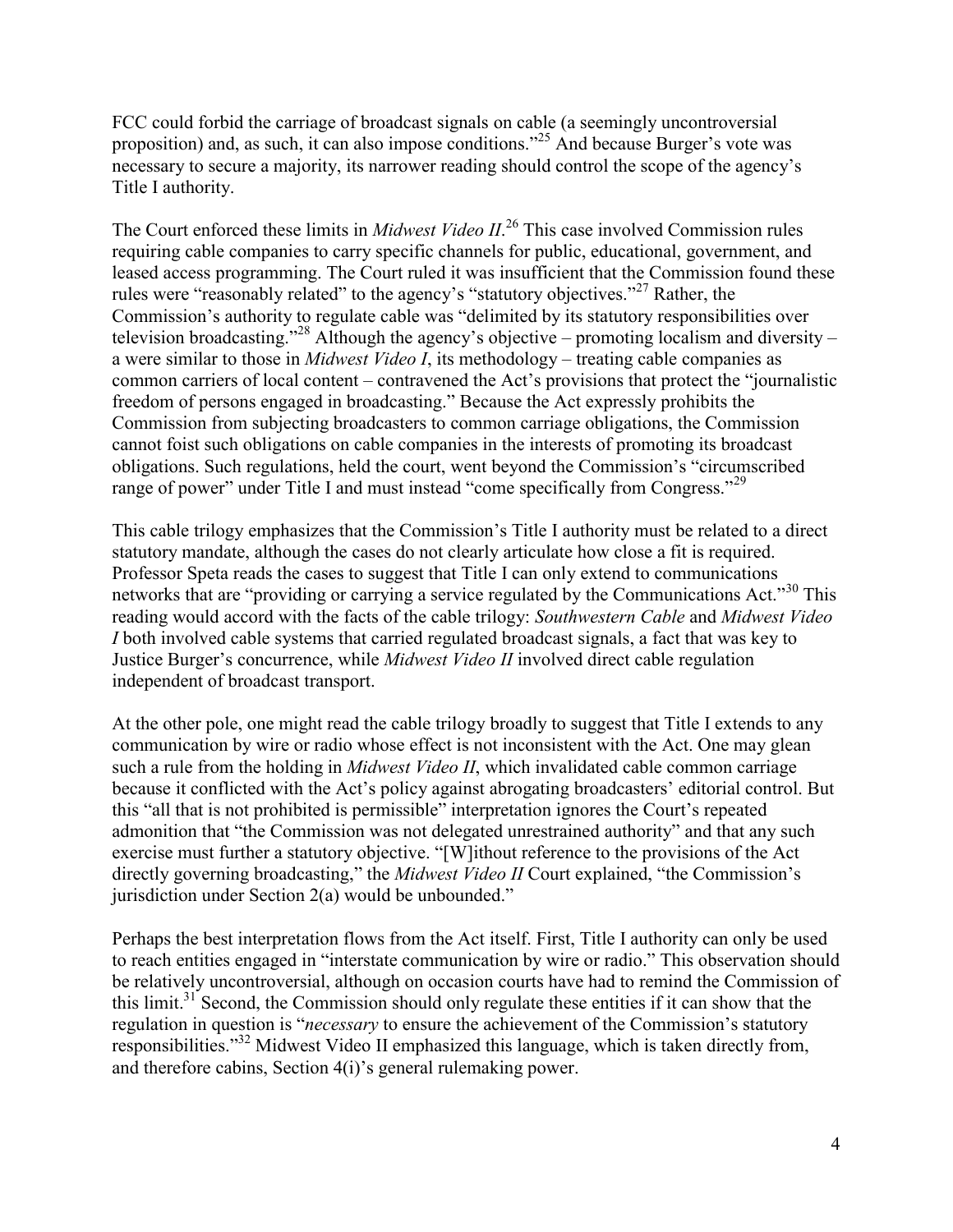### **The FCC's Modern Abuse of Ancillary Authority**

In the years following *Midwest Video II*, the Commission only occasionally invoked its ancillary authority, often to impose additional regulatory requirements on services that were subject to the agency's direct authority. For example, the Commission used ancillary authority to require individual shareholders to divest themselves of stock held in violation of the agency's multiple ownership rules,<sup>33</sup> to impose syndicated exclusivity rules on cable operators (which are, since 1984, directly regulated by the agency), $34$  and to impose common carriage obligations on LEC voluntary physical collocation offerings.<sup>35</sup>

But as broadband Internet services began to displace traditional communications services, the Commission has seen both quantitative and qualitative changes in the use of its Title I authority. The Commission has invoked its ancillary authority roughly 65 times since 2007 – approximately the same number of times it has invoked its ancillary authority during the entirety of its history up to that point. In other words, about half of the agency's total invocations of its Title I authority have come in the last seven years.<sup>36</sup> And a growing number of these Title I rules are aimed not at broadcast, cable, and telephone service, but at broadband Internet service providers and those who provide certain Internet-based services. Rather than using ancillary authority as a tool to carry out Congress's statutory mandates, the Commission is grasping at statutory language to justify imposing its own mandates over broadband networks and the services that use them.

In the process, the connection between the Commission's rules and its underlying statute has grown increasingly tenuous. This is perhaps best exemplified by its infamous Comcast order, in which the Commission tried to sanction Comcast Corporation for throttling BitTorrent content over its broadband networks. To justify its new rule prohibiting unreasonable network management practices, the agency relied primarily upon two statements of general policy: Section 1, which declares the purpose of the Commission is to make a nationwide communications service available to all people at reasonable rates, and Section 230(b), which states that it is the policy of the United States to promote the continued development of the Internet<sup>37</sup>

But the DC Circuit found these statutory provisions were insufficient to support the Commission's claim of ancillary authority. The Court explained that ancillary authority cannot be used simply to pursue general statements of policy, but only in conjunction with an "express delegation of authority to the Commission" – a distinction supported by *Midwest Video*. <sup>38</sup> Policy statements do not create any binding mandates that the agency must enforce, that would be furthered by its exercise of ancillary authority. More generally, this theory affords few, if any, limits on the agency's ancillary authority. Almost any regulation could be justified as furthering the generic goal of making nationwide communications service available at reasonable rates, or promoting the development of the Internet. This jurisdictional claim is untenable, explained the Court, because it would "virtually free the Commission from its congressional tether."<sup>39</sup>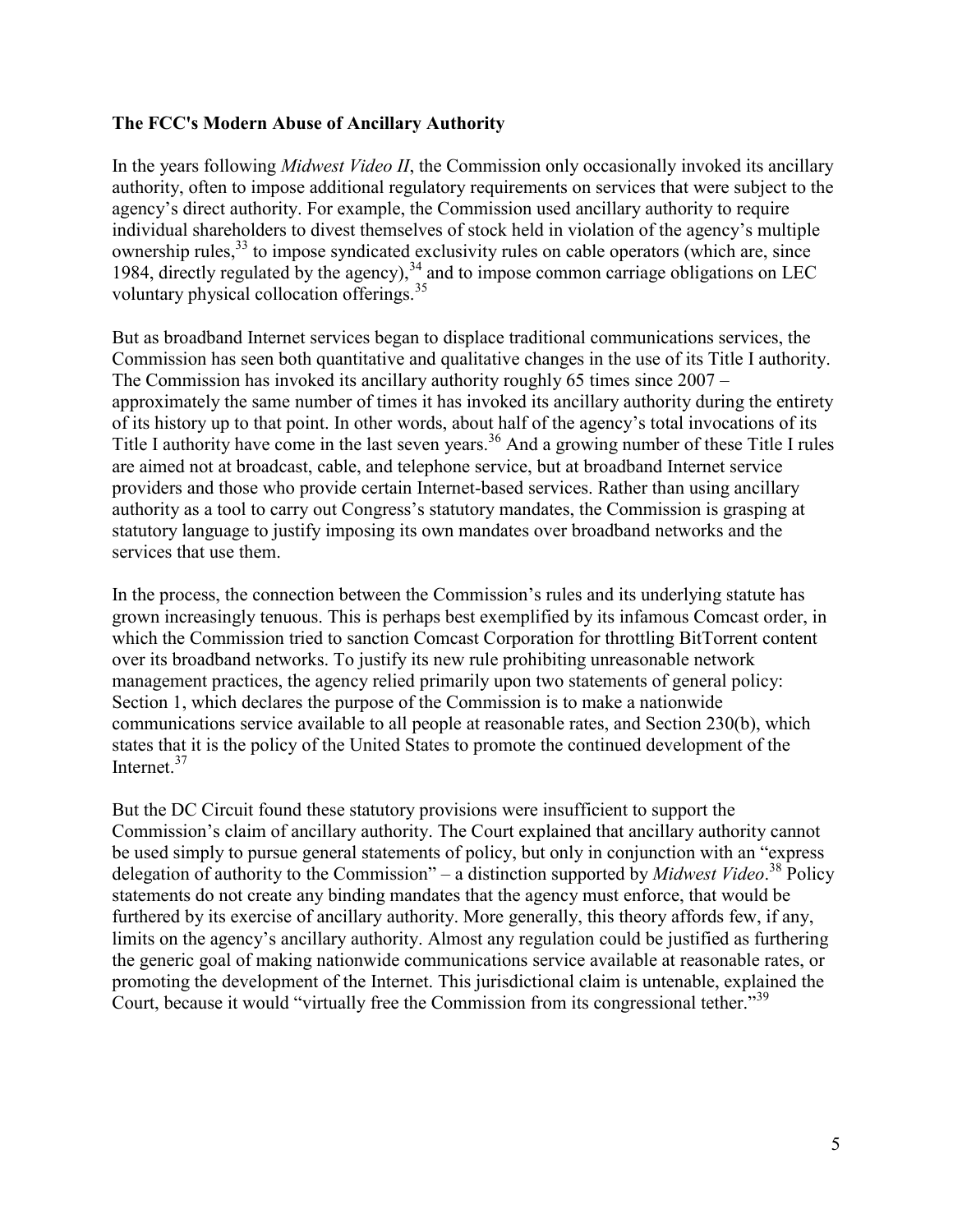Undeterred, the Commission has responded with a net neutrality order that relies on ancillary authority to impose an even more rigorous regulatory scheme on broadband providers.<sup>40</sup> This time, the agency anchors its claims to Section 706, which provides that the Commission and state regulators

shall encourage the deployment on a reasonable and timely basis of advanced telecommunications capability to all Americans (including, in particular, elementary and secondary schools and classrooms) by utilizing, in a manner consistent with the public interest, convenience, and necessity, price cap regulation, regulatory forbearance, measures that promote competition in the local telecommunications market, or other regulating methods that remove barriers to infrastructure investment.<sup>41</sup>

But this statutory language suffers the same flaw. Section 706 provides no express statutory mandate that the Commission must accomplish. It is unclear how net neutrality is "*necessary* to the achievement of the Commission's statutory responsibilities" of removing barriers to infrastructure investment. As many commenters pointed out, the order is more likely to add barriers to investment by increasing the costs of providing broadband service. And like the Comcast order, there is virtually no limit to the potential regulations that could be justified under this theory. A theory of ancillary authority that allows the agency unlimited jurisdiction over services mentioned only in passing in the Act would ultimately "free the Commission from its congressional tether."

## **Conclusion**

In a sense, the Commission's effort to stretch its ancillary authority to encompass Internet service and activities is understandable. Consumers are fleeing the twentieth century communications networks that lay at its regulatory core, at an unprecedented rate. They are instead focusing on twenty-first century IP networks, which are similar in some ways to their predecessors, but also different in many ways. Thus far, Congress has not provided the Commission guidance regarding what, if anything, it should do in response to this transition. So the Commission has attempted to fill the policy void itself, using whatever tools it perceives to be at its disposal.

But the Commission cannot use Title I to freelance at the edge of its statutory authority. Both the language of the Act and the cable cases teach that ancillary authority allows the Commission flexibility when carrying out the will of Congress – not to make new rules when Congress fails to act. The distinction was captured well by Chief Justice Burger's concurrence in *Midwest Video I*: "The almost explosive development of [cable television] suggests the need of a comprehensive re-examination of the statutory scheme as it relates to this new development, so that the basic policies are considered by Congress and not left entirely to the Commission and the courts." Similarly, the explosive growth of the Internet suggests the need to revisit the Act yet again. Going forward, the basic policies of American communications law must be set by Congress, not the agency. In its current form, the Communications Act offers only thin reeds, reeds that cannot support the weight of an agency-manufactured "law of the Internet."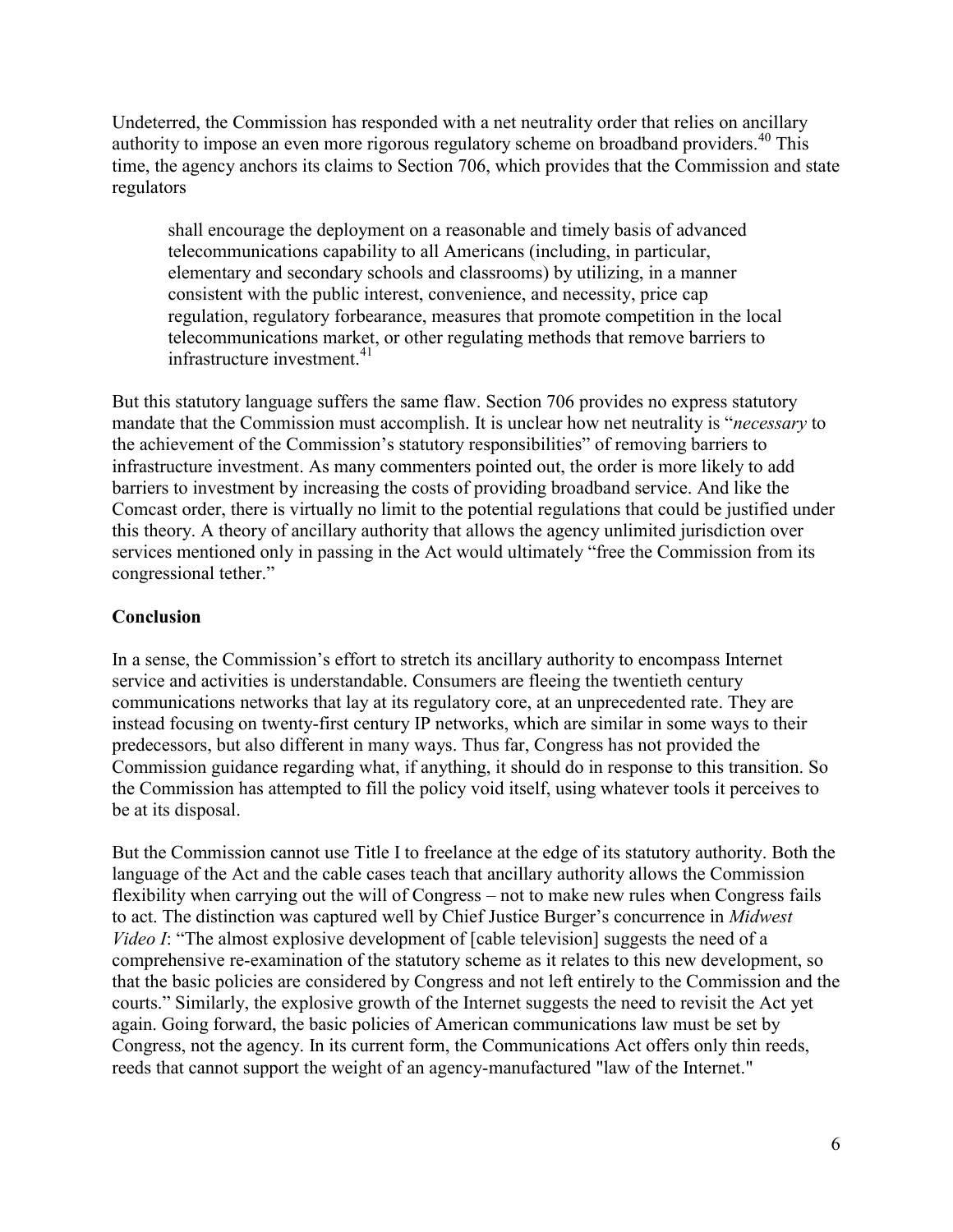*\** Daniel A. Lyons, a Member of the Free State Foundation's Board of Academic Advisors, is an Assistant Professor of Law at Boston College Law School. The Free State Foundation is an independent**,** nonpartisan free market-oriented think tank located in Rockville, Maryland.

 $\overline{a}$ 

<sup>13</sup> *Id.* at 518.

<sup>16</sup> *Id.* at 167.

- <sup>18</sup> *Id.* at 181.
- <sup>19</sup> United States v. Midwest Video Corp., 406 U.S. 649 (1972).
- <sup>20</sup> *Id.* at 663.
- <sup>21</sup> *Id.* at 669.

- *Id.* at 675-76 (Burger, J., concurring in the judgment).
- <sup>24</sup> *Id.* at 676.
- $25$  Speta, supra note 22, at 111.
- <sup>26</sup> United States v. Midwest Video Corp., 440 U.S. 689 (1979).
- <sup>27</sup>*Id.* at 695, 702.
- <sup>28</sup> *Id*. at 698.
- <sup>29</sup> *Id.* at 696, 709.
- $30$  Speta, supra note 22, at 120.
- $31$  See, e.g., Am. Library Ass'n v. FCC, 406 F.3d 689 (D.C. Cir. 2005).
- <sup>32</sup> 47 U.S.C. § 154(i); *Midwest Video II*, 440 U.S. at 706 (emphasis added).
- <sup>33</sup> Corporate Ownership Reporting and Disclosure by Broadcast Licensees, 97 FCC 2d 997, 1033 (1984).

<sup>35</sup> Expanded Interconnection with Local Telephone Company Facilities, 75 Rad. Reg. 2d (P & F) 1040 (1994).

<sup>&</sup>lt;sup>1</sup> Remarks of FCC Chairman Tom Wheeler at The Ohio State University, Dec. 2, 2013, available at <http://www.fcc.gov/document/remarks-fcc-chairman-tom-wheeler-ohio-state-university>(last accessed December 6,  $2013$ ).

<sup>&</sup>lt;sup>2</sup> See, e.g., Preserving the Open Internet: Broadband Industry Practices, 24 FCC Rcd. 13064 (2010).

<sup>&</sup>lt;sup>3</sup> See, e.g., Implementation of Sections 255 and 251(a)(2) of the Communications Act of 1934, as Enacted by the Telecommunications Act of 1996, 22 FCC Rcd. 11275 (2007).

<sup>&</sup>lt;sup>4</sup> Facilitating the Deployment of Text-to-911 and Other Next Generation 911 Applications, 28 F.C.C.R. 7556 (2013).

<sup>5</sup> See, e.g., Telecommunications Relay Services and Speech-to-Speech Services for Individuals with Hearing and Speech Disabilities, 23 FCC Rcd. 11591 (2008).

<sup>6</sup> FCC v. Midwest Video Corp., 440 U.S. 689, 706 (1979).

 $^7$  15 U.S.C. § 45.

 $847$  U.S.C.  $\S 201(b)$  (emphasis added).

 $9^9$  *Id.* § 303(r) (emphasis added).

<sup>10</sup> *Id.* § 544(f) (emphasis added); but see United Video v. FCC, 890 F.2d 1173, 1189 (D.C. Cir. 1989) (finding that legislative history suggests that Section 544(f) "does not suggest a concern with regulations of cable that are not based on the content of cable programming, and do not require that particular programs or types of programs be provided").

<sup>&</sup>lt;sup>11</sup> *Id.* § 154 (i).

<sup>12</sup> Thomas W. Merrill & Kathryn Tongue Watts, *Agency Rules with the Force of Law: The Original Convention*, 116 HARV. L. REV. 467, 517-19 (2002).

<sup>14</sup> *Id.* at 519.

<sup>&</sup>lt;sup>15</sup> 392 U.S. 157 (1968).

<sup>&</sup>lt;sup>17</sup> *Id.* at 173 (quoting National Broadcasting Co. v. United States, 319 U.S. 190, 19 (1943)).

<sup>&</sup>lt;sup>22</sup> See James B. Speta, *The Shaky Foundations of the Regulated Internet*, 8 J. TELECOMM. & HIGH TECH. L. 101, 111  $\frac{(2010)}{23}$ .

<sup>&</sup>lt;sup>34</sup> Amendment of Parts 73 and 76 of the Commission's Rules Relating to Program Exclusivity in the Cable and Broadcast Industries, 64 Rad. Reg. 2d (P & F) 1818 (1988).